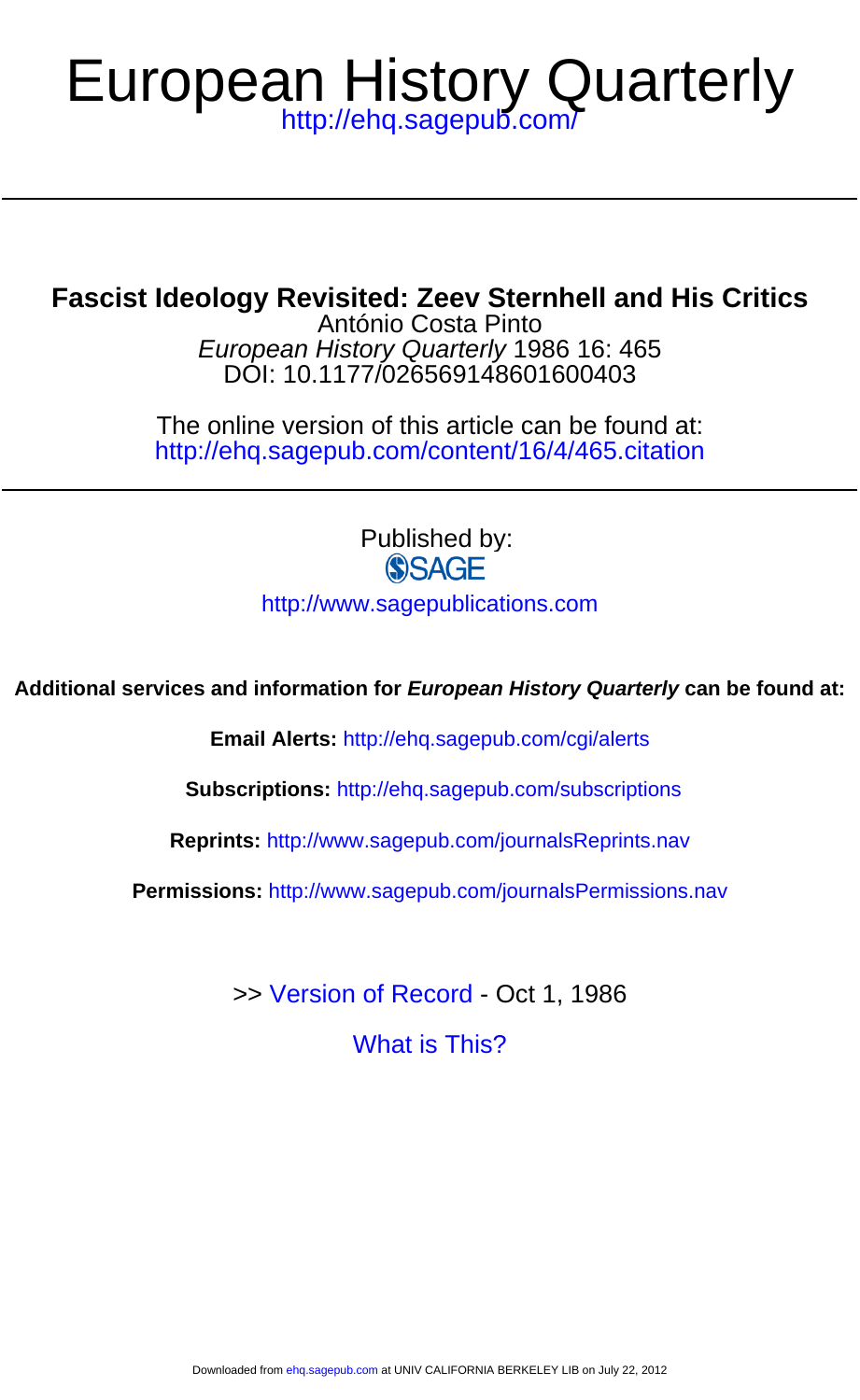### Historiographical Essay

António Costa Pinto

## Fascist Ideology Revisited: Zeev Sternhell and His Critics

In this review the following works of Sternhell are considered: La Droite Révolutionnaire  $-$  Les origines françaises du fascisme (1885-1914) (Paris, 1978), Ni Droite ni Gauche - L'idéologie du fascisme en France (Paris, 1983), and the following articles participating in the polemic (published up to June 1985), presented in chronological order: Michel Winock, 'Fascisme à la française ou fascisme introuvable?', *Le Débat*, 25 (May 1983), 35-44. Shlomo Sand, 'L'idéologie fasciste en France', L'Esprit (August/September 1983),149-60. Jean-Marie Domenach, 'Correspondance', L'Esprit (August/ September 1983), 176-9. Serge Berstein, 'La France des Années Trente Allergique au Fascisme  $-$  A propos d'un livre de Zeev Sternhell', Vingtième Siècle - Revue d'Histoire, 2 (April 1984), 84-94. Jacques Julliard, 'Sur un fascisme imaginaire; à propos d'un livre de Zeev Sternhell', Annales  $-E.S.C.$  (July/August 1984), 849-61. Leonardo Rapone, 'Fascismo né destra né sinistra?', Studi Storici, 3 (July/-September 1984), 799-820. Philippe Burrin, 'La France dans le champs magnetique des fascismes', Le Débat, 32 (November 1984), 52-72. Zeev Sternhell, 'Sur le fascisme et sa variante française', Le Débat, 32 (November 1984), 28-51. Sergio Romano, 'Sternhell lu d'Italie', Vingtième Siècle — Revue d'Histoire, 6 (April/June 1985), 75-81. Dino Cofrancesco, 'Recensioni', Storia Contemporanea, 2 (April 1985), 353-71.

I

With Ni Droite ni Gauche  $-L$ 'idéologie du fascisme en France, published in 1983, the Israeli historian Zeev Sternhell completed a stage in

New Delhi), Vol. 16 (1986), 465–83 European History Quarterly (SAGE, London, Beverly Hills, Newbury Park and New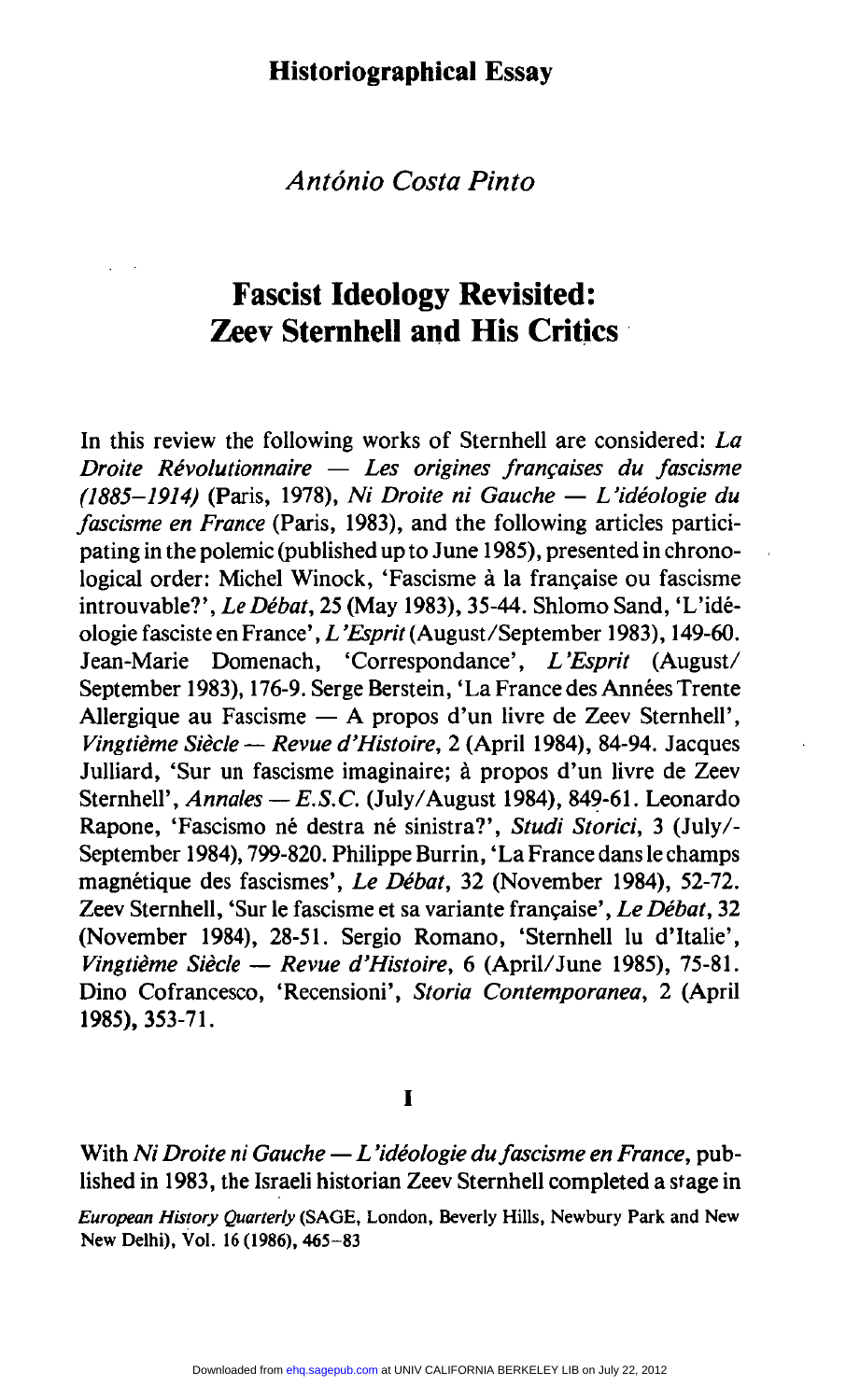his research on fascist ideology and its origins, thus finishing the work begun with Maurice Barrès et le Nationalisme français (Paris 1972), followed in 1978 by La Droite Révolutionnaire (1885-1914) - Les origines françaises du fascisme. Although it is this latter work that defines Sternhell's theoretical and methodological premises, it was Ni Droite ni Gauche... which unleashed a polemic that was both rich and far-reaching.

The debate began, naturally, in France, where it went beyond the academic world, became politicized, got into the press and eventually reached the courts. A certain personage who objected to the role given him by the historian took a relatively unprecedented attitude in taking him to court, such well-known intellectuals as Raymond Aron becoming involved.' The most important contributions to the polemic were published in 1983 and 1984 in publications such as L'Esprit, Le Débat, Annales (économie, sociétés, civilisations), and Vingtième  $Si\acute{e}cle$ <sup>2</sup> and were mainly hypercritical of Sternhell's theses. Although the debate was less heated in the Anglo-Saxon world, something was added to it in Italy. This should not be considered surprising, for it is here that similar interpretations have been developed. Sternhell responded to this first wave of French criticism at the end of 1984, specifying his position,  $3$  and the argument shows every sign of continuing. In spite of this it is possible to carry out an initial evaluation of the polemic.

The importance of Sternhell's work lies not only in his exhaustive empirical research on French fascism, but above all  $-$  and it is this viewpoint that is of interest to us  $-$  in his expressing an overall theory of the nature of fascist ideology and of its formative process. This dimension has dominated a large part of the research on this theme in the last few years, and the Israeli historian raised the old problem of its composite origin from a new standpoint.

Some analysts, mainly contemporaries of fascism, deny that it has even a minimally structured and coherent ideological dimension; more than a few scholars took as their own the words of Samuel Barnes:

Some totalitarian mobilisation systems arise in reaction to the mobilisation structures of others. They are, in fact, largely negative rather than ideological, and though they often have a formal pseudo-ideology, it is not a guide to action, and is taken seriously primarily by the young, the ignorant and the academic.4

Sternhell is directly opposed to this position. His fascism, along with liberalism or communism, possesses a perfectly structured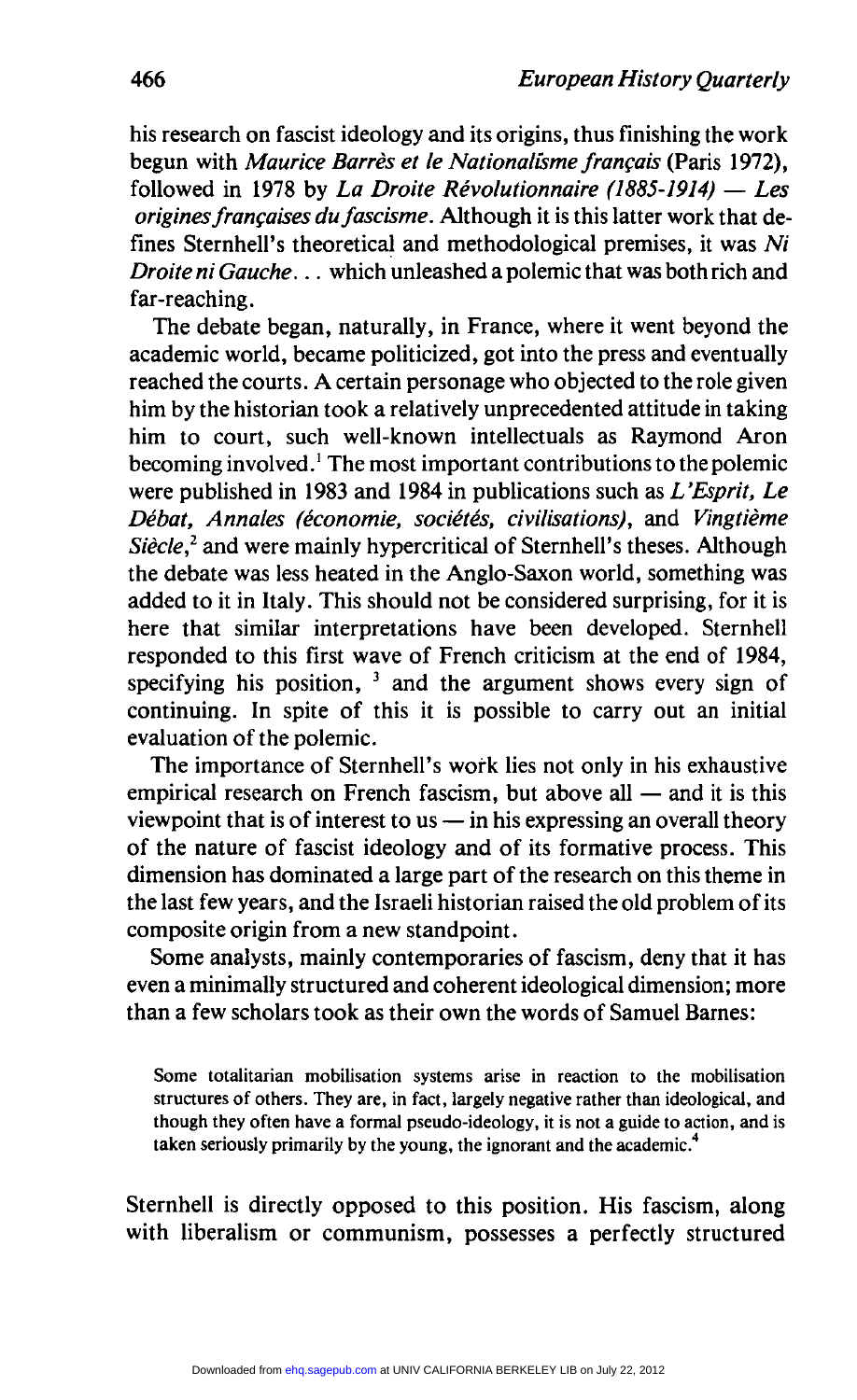conceptual framework. Although one recognizes the inherent difficulties in defining the concept, they are no different from those posed by other ideological systems from the same period — the first half of the twentieth century. 'Like liberalism, socialism and communism', claims Sternhell, 'fascism constitutes a universal category with its own variants' .5 Up to this point he is not alone in the historiographical work on this subject.<sup>6</sup>

Since the 1960s, one of the central debates has developed around the definition of a fascist minimum, which would characterize a generic fascism and typify its national variants. Of the three levels on which it is presented historically (that is, ideology, movement and regime) it is only the first that is of interest to Sternhell, and his choice of the French case is not without forethought. The fact that in France fascism has never been a unified and significant party or political regime is advantageous in that 'the nature of an ideology is always clearer in its aspirations than in its application',' and here it has never had to compromise, remaining closer to the ideal type.<sup>8</sup> The interest in the ideological level is also of more value as 'the era of fascism is, firstly, that of an ideology and of the movements that are associated to it rather than an era of a certain type of regimes'.9 At this point he still has a significant, but somewhat smaller, group of co-thinkers.

After the first wave of work on regimes within this group, the most novel ideas that have been produced on the subject are in the field of the study of fascism as an ideology and a movement. But on breaking away from those who underestimated the ideological factor in fascism, Sternhell represents perhaps the most extreme position. We shall discuss this later, but it is worth noting at this point that one of his well-publicized central hypotheses is that the study of the ideological dimension allows us to observe how fascism deeply 'impregnated' European political culture between the two world wars in a much vaster movement, which in the French case went beyond the world of the small parties that arose from it.<sup>10</sup>

The subject of the ideological origins of fascism has mobilized a considerable number of historians. After some pioneer research, a substantial number of works on the subject, from both a national and a comparative perspective, have been published in the last few years. Some of these anticipated the theses systematized by Sternhell. His work, however, is part of a specific interpretative approach which tends to focus on the contributions of ideological families not traditionally associated with fascism, as in the cases of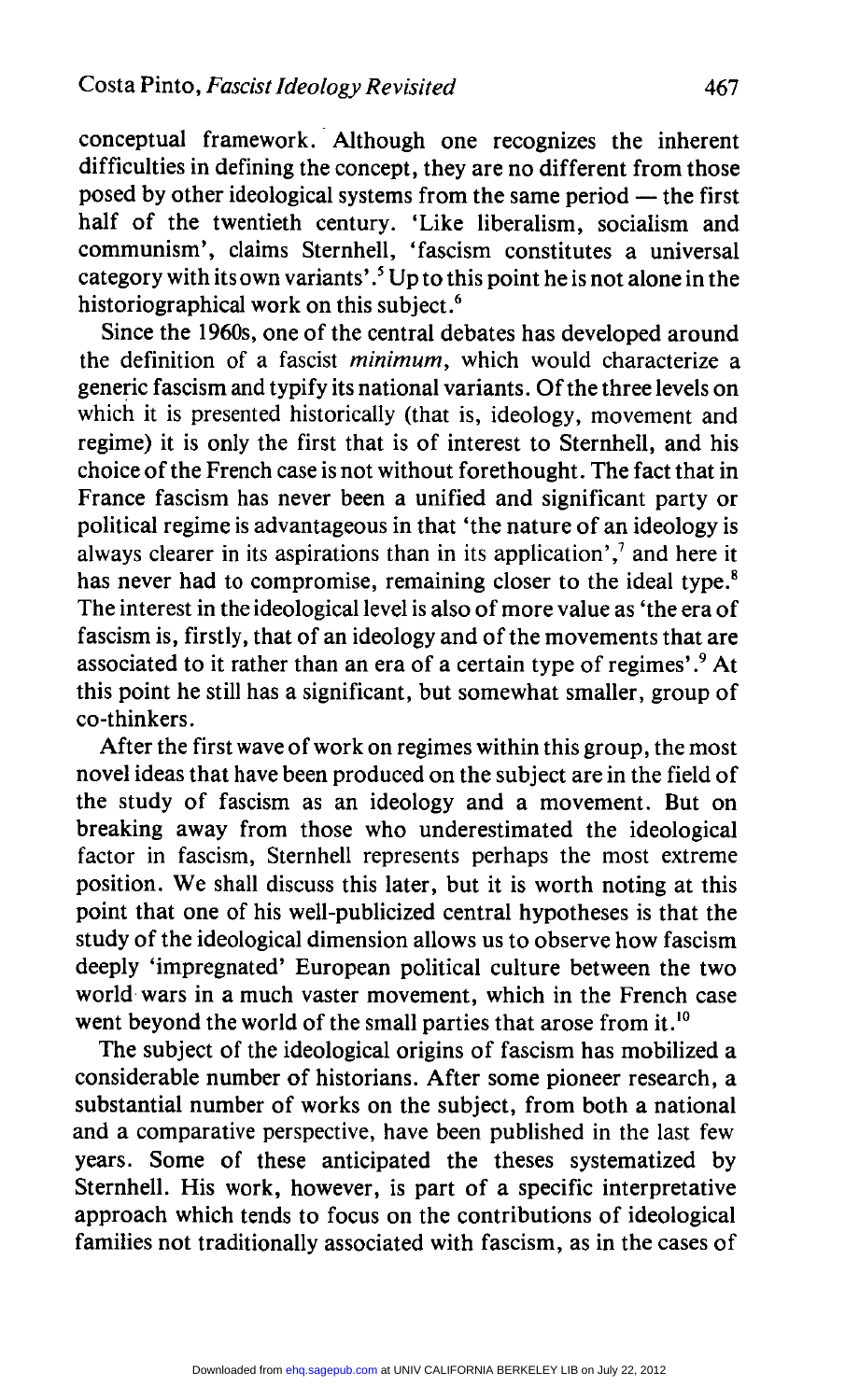socialism or of revolutionary syndicalism. These authors tend to consider there is a strict separation between fascism and the conservative right, and they focus on the revolutionary character of its ideology and political practice as well as its left-wing origin. But even within this current of thought we find a vast spectrum of positions, amongst which the provocative theses under debate are individualized.

Sternhell's work, taken as a whole, represents an important contribution to the study of what I prefer to call the cultural origins of European fascism. In this review I shall not attempt to discuss all his hypotheses, but will focus only on those which have given rise to greater polemic.

#### II

Fascism as an ideology is the product of a synthesis. Elements of various ideological groups contribute to it. Compared with other systems, such as socialism or communism, fascism 'does not have a single source like marxism'.<sup>11</sup> Sternhell's hypothesis refers to Valois's famous formula: nationalism plus socialism = fascism. Fascism is for him the product of the synthesis of a new type of nationalism and a certain form of socialism, in which, in fact, Mussolini, Gentile or Mosley always recognized the essence of the phenomenon.<sup>12</sup> It is a revolutionary ideology which combines a new organic nationalism with a socialism that, abandoning marxism, remains revolutionary:'new left and new right, in symbiosis, forge this rebellious, seductive and brilliant ideology that the researcher defines as a fascist ideology even though its followers may never wear brown shirts' (p. 311).

In order to study its creation it is necessary to go back to the end of the nineteenth century, a period of social and political change without which fascism would not have appeared. It is here that we shall have to begin since, from the point of view of the history of ideas, the First World War does not show the complete break that is attributed to it in so many other areas. Fascism belongs not only to the post-war period but also to the period that began with the modernization process of the European continent at the end of the nineteenth century. The crisis of liberalism at the time of the eruption of the masses into political life produced fascism as an ideology. The name did not yet exist, but its corpus was already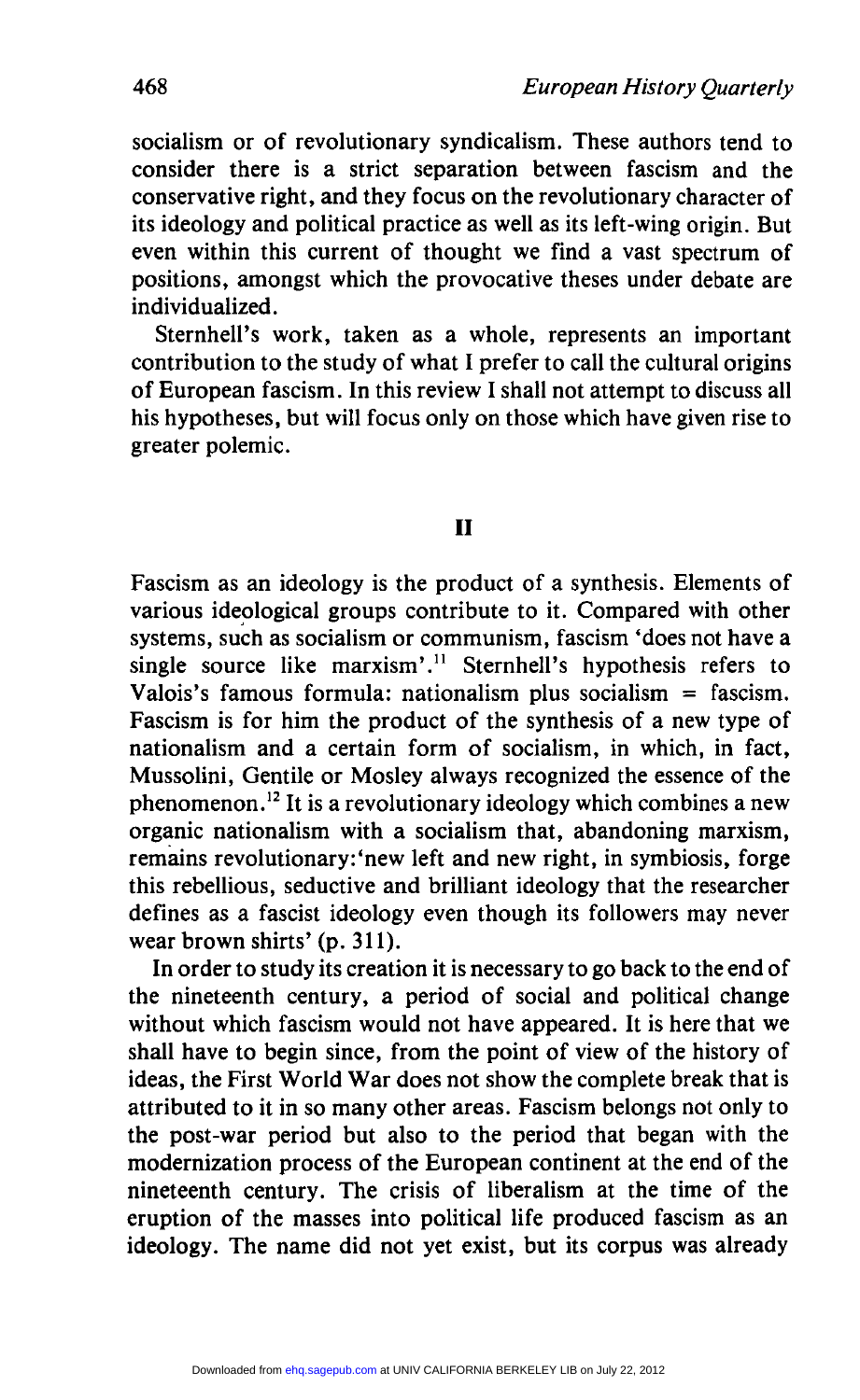formed. The First World War created the social conditions for the emergence of fascism as a movement but did not add to its ideology.

The formative synthesis of fascist ideology can be historically verified earlier in France than in Italy or Germany. All Sternhell's work is aimed at proving, with excellent erudition, this double genealogy through the study of the contributions made by its various agents.

A new revolutionary right emerged early in France, representing something very different from a mere continuity of counterrevolutionary, legitimist and anti-liberal thought. Like other movements, it was the product of the same phenomenon: industrialization and urbanization caused a crisis of adaptation of liberalism to the new mass society. In *boulangisme*, for the first time, 'the crisis of the liberal order encountered its expression in the politics of the masses'.<sup>13</sup> This new right  $-$  nationalist, populist and pointes of the masses : This new right – nationalist, popular and<br>anti-democratic – gave political expression to a whole process of 'intellectual revolution' and to the social changes of the end of the century. It was far from being a bayonet looking for an ideology. 'Constructed from social darwinism, which gave it its conceptual framework, the ideology of the new right was a synthesis of antirationalism and anti-positivism, of racism and nationalism. '14 It had a point in common with marxism: determinism, but this was biological and racial. It was revolutionary because 'in a bourgeois society which practised liberal democracy, an ideology conceived as the antithesis of liberalism and individualism, that had the cult of violence and activist minorities, was a revolutionary ideology'.<sup>15</sup>

The generation of 1890 - Barrès, Sorel, Le Bon - expressed very well this intellectual rebellion against 'the rationalist individualism of liberal society' and the new industrial society, by exalting the 'nation'. This revolt found legitimacy in the scientific and cultural climate. If until then science and liberal ideology appeared to go hand in hand, the panorama changed at the end of the century. The new human and social sciences, Darwin's biology, Taine's history, Le Bon's social psychology and the Italian school of the political sociology of Pareto and Mosca 'rose up against the postulates upon which liberalism and democracy were based'.<sup>16</sup> Elitism, racism, nationalism, the unconscious versus reason, were all an integral part of this revolutionary new right ideology. Sternhell describes how this cultural change was rapidly translated in the political world. It legitimized and gave respectability to the violent downfall of the liberal order, as well as supplying the conceptual framework for the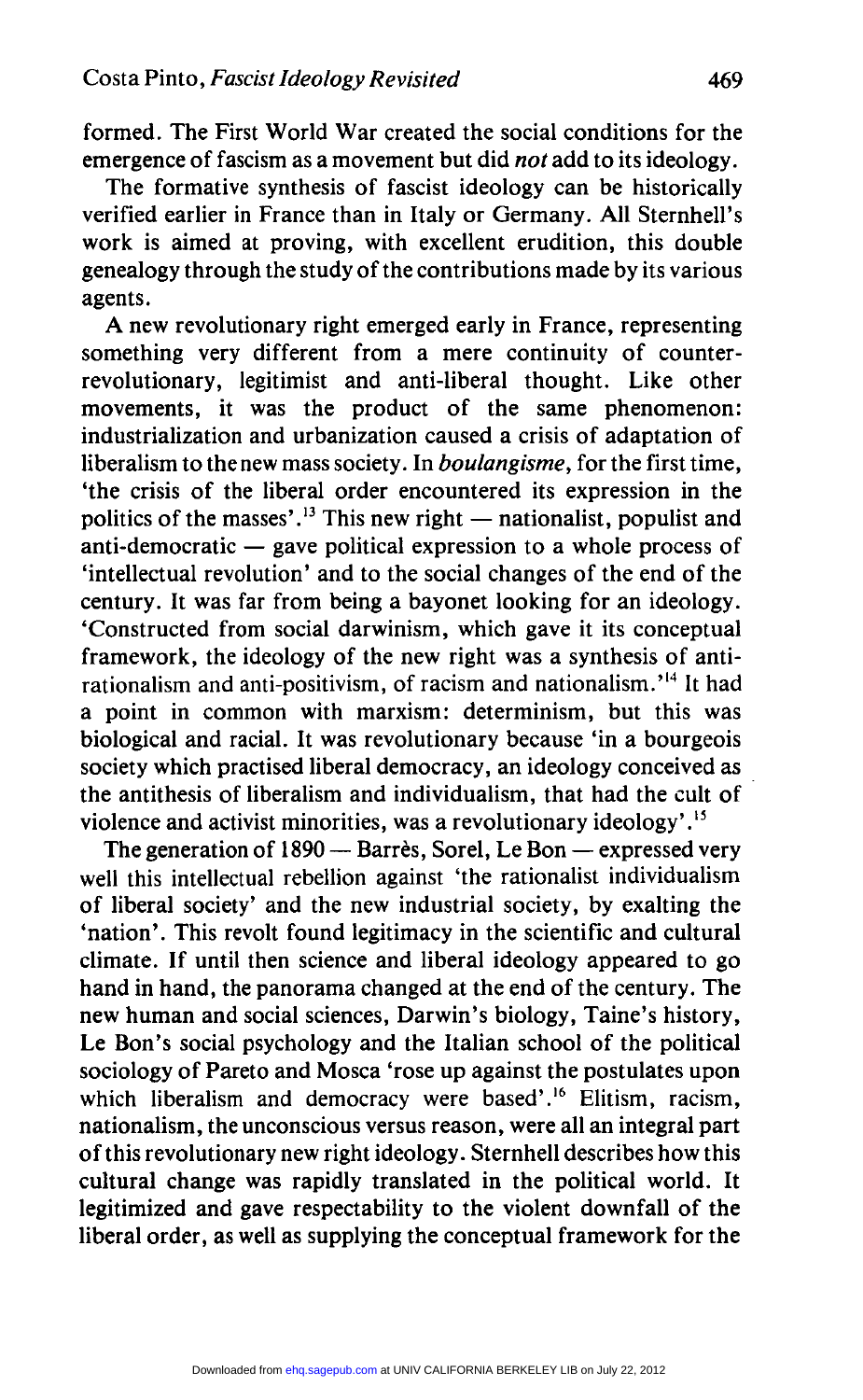take-off of fascism. He also shows how this new right manifested itself in the organizational field through the Jaune and the Action Française, movements of the pre-war period which anticipated many of the post-war fascist movements. It used modern methods of organization, propaganda and street action, assuming the role of a mass mobilizing movement. $^{17}$ 

With the Dreyfus case, French socialism, responding to nationalist and anti-Semitic agitation from the radical right, proclaimed itself as the guardian of liberal democracy. In taking this decision the French working class movement ceased to be a revolutionary factor and integrated itself in the democratic consensus. Those on the extreme left who remained opposed to this progressive integration would meet up with those from the other side who also rejected democracy.<sup>18</sup>

The contributions of the left date from the crisis of marxist socialism at the end of the nineteenth century, a period in which one detects an ideological revisionism that is an integral part of its genealogy. 'Without this revolt of socialist origin' fascist ideology is unintelligible.

Out of this crisis of marxism and the loss of confidence in the proletarian revolution, two solutions appeared. The first gave rise to liberal revisionism, of the type of Bernstein and Jaurès which incorporated democracy and integrated itself in the established order. The second, represented in pre-First World War 'leftism', led to an 'ethical and spiritual revision of marxism', while maintaining a position of frontal rejection of democracy and not abandoning the revolutionary principle. This current of thought 'represented not only a total denial of the established order, of its social and political structures, but also constituted a revolt against its moral values, against the type of civilization that the bourgeois world represented'(p.81).

The revolutionary syndicalists were the first at the beginning of the century 'to rise up against materialism, against all materialism, not only liberal and bourgeois, but also marxist and proletarian' (p.81). While hardly anything of marxism remained in these men coming from the left and far left, the revolutionary principle survived. The conceptual framework of the revolution was nevertheless profoundly altered. Sorel, Lagardelle, Roberto Michels and the revolutionary syndicalists started on an ideological route that was a forewarner, with great similarities, of the route to fascism taken by others in the period between the two wars: the socialist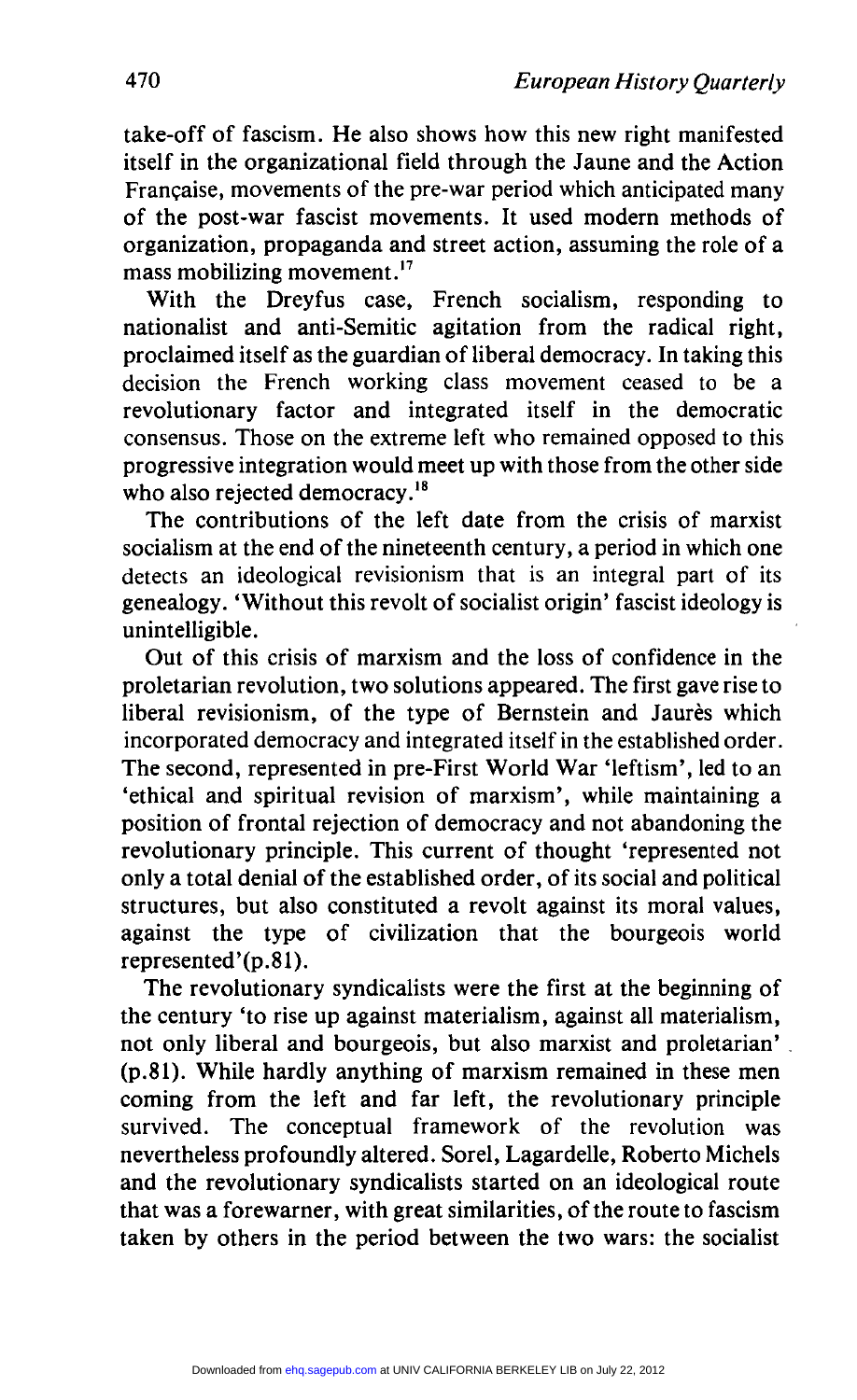Marcel Déat, for example, or Henri De Man, leader of the Belgian workers' party. A large part of Sternhell's work is devoted to an attempt to prove the existence of this movement. He summarizes it thus:

Sorel, Michels and Berth, like the *planistes* and the neo-socialists, rejected historical materialism, and replaced it with an explanation of a psychological nature. They eventually reached a socialism which no longer required a relationship with the proletariat. Thus from the beginning of the century, socialism began to expand, to become a socialism for all, a socialism for the whole community, a socialism that launched an attack on capitalism using not just one social class but the whole community (p.295).

This route is exemplary in Sorel, leading him to reject marxism and theorize about a socialism that had little to do with the rationalist tradition of the eighteenth century. His theory of myths assumed a central role that led him in the political field to foster the Cahiers du Cercle Proudhon, uniting revolutionary syndicalists and neo-nationalists of the Action Francaise before the First World War. In Sorel's writing, the idea of a class struggle now covered an ideology where vitalism, intuition, pessimism and activism, the cults of energy, heroism and proletarian violence, replaced marxist rationalism. The nation and tradition were to emerge as the sole moral creative forces, the only ones able to prevent decadence. All that remained was 'to replace the conceptual framework of marxism, replacing the concept of proletariat by that of nation'(p.96). A similar route led Roberto Michels and Labriola to work with Enrico Corradini and the nationalists in La Lupa.

The rejection of historical materialism and the role of the proletariat made this anti-liberal socialism a natural ally of neonationalism. We thus obtain a national socialism without the proletariat, producing a 'conjugation based on the nationalist antiliberal and anti-bourgeois right on the one hand, and the socialist and socialising left on the other, all equally determined to smash liberal democracy' (p.10).

The 'planist' and corporativist options, political and economic anti-liberalism, nationalism and anti-communism, were to be unifying points of this natural synthesis between the new socialism and the young nationalism, radical nationalism, that also rose up against the old conservative world, against the aristocracy and the bourgeoisie. Together they were to form 'a war machine against capitalism without precedent':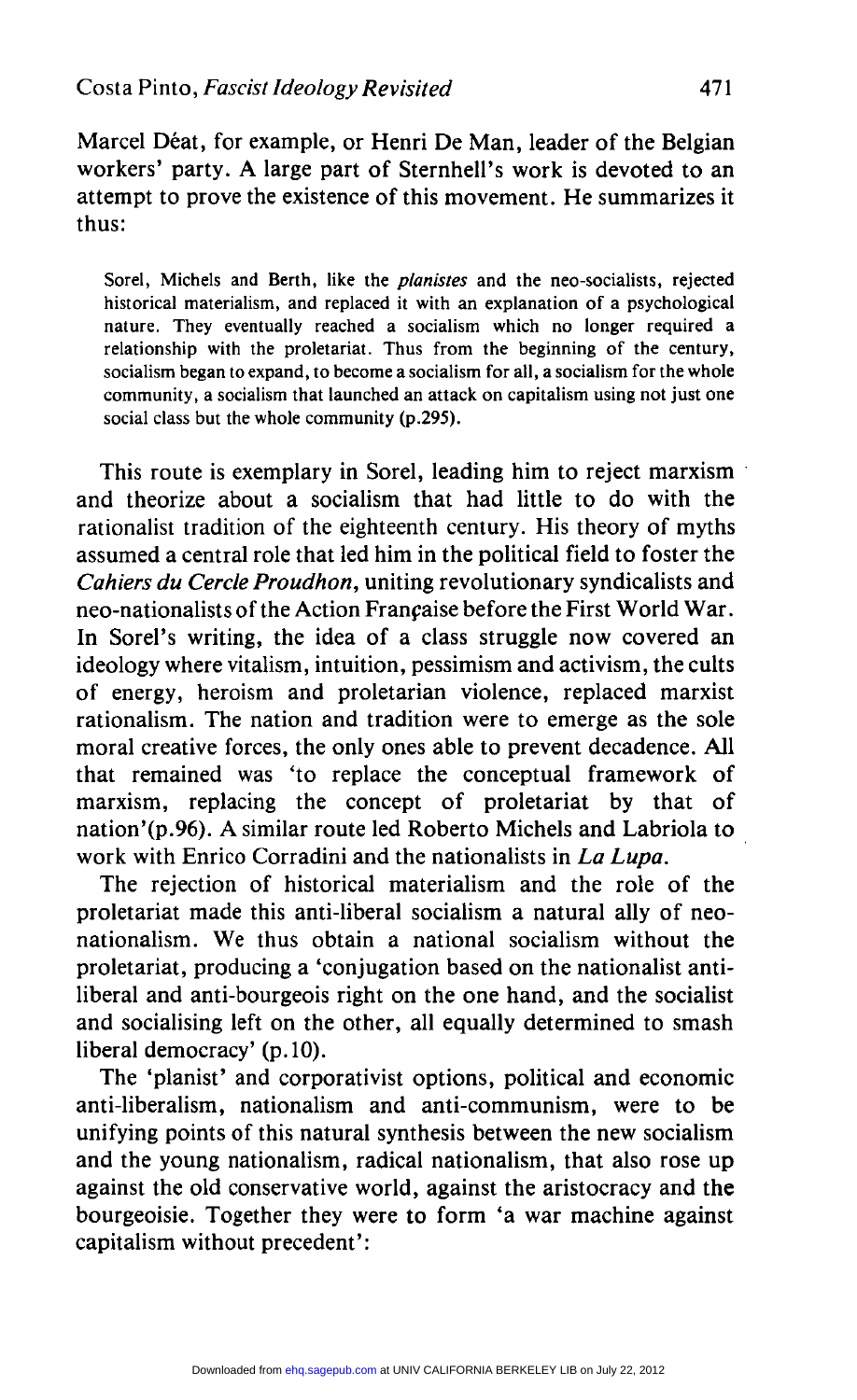Corporativism and the strong state, controlling all the instruments to command the economy, freed once and for all from ties of universal suffrage, parliamentarianism, committees and parties, constituted the means for this attack on the capitalist citadel, on society divided into antagonistic classes, on the decadence of the nation, on the decline of a whole civilisation (p.295).

The men who contributed towards this synthesis were by no means just the 'official' fascists. Their fate might be different when Vichy and the Nazi occupation arrived, but their struggle, not only against the weaknesses of the system but also against the very foundations of the liberal system, were to contribute decisively to the downfall of the legitimacy of democracy and of a certain vision of the world associated with the heritage of the Enlightenment and the principles of 1789.

In the period between the two world wars it was not only Bucard, Doriot or Marcel Déat who followed routes comparable to those of the pre-war generation. Intellectuals like Bertrand de Jouvenelle, Brasillach or Maulnier participated in this fascist 'impregnation' of French society in the 1930s, looking for a third way between capitalism and socialism. 'Never had any ideology fed to such an extent on the ambiguity and lack of clarity that prevailed between the two wars' (p.312). Fascism in that era, points out Sternhell, constituted a political ideology like any other, a legitimate political option far beyond the restricted circles of those who openly adopted it, thus allowing a large number of intellectuals 'to be fascists without knowing it' (p.311). It was not until the end of the war (though some would never get that far) that the latter recognized that to combine in the same condemnation political and economic liberalism, the so-called bourgeois liberties, democracy and disorder 'meant opening the doors to fascism' (p. 312).

#### III

Sternhell's theories unleashed a very rich polemic which I hope to outline, indicating the points that tend to support the central hypotheses under debate.

The majority of Sternhell's critics tend to reject his analysis totally. Shlomo Sand, Michel Winock, Serge Berstein, Jacques Julliard and Leonardo Rapone are unanimous in considering his theses unacceptable, particularly that relating to the definition (sometimes inconcise) of fascist ideology and its formative process.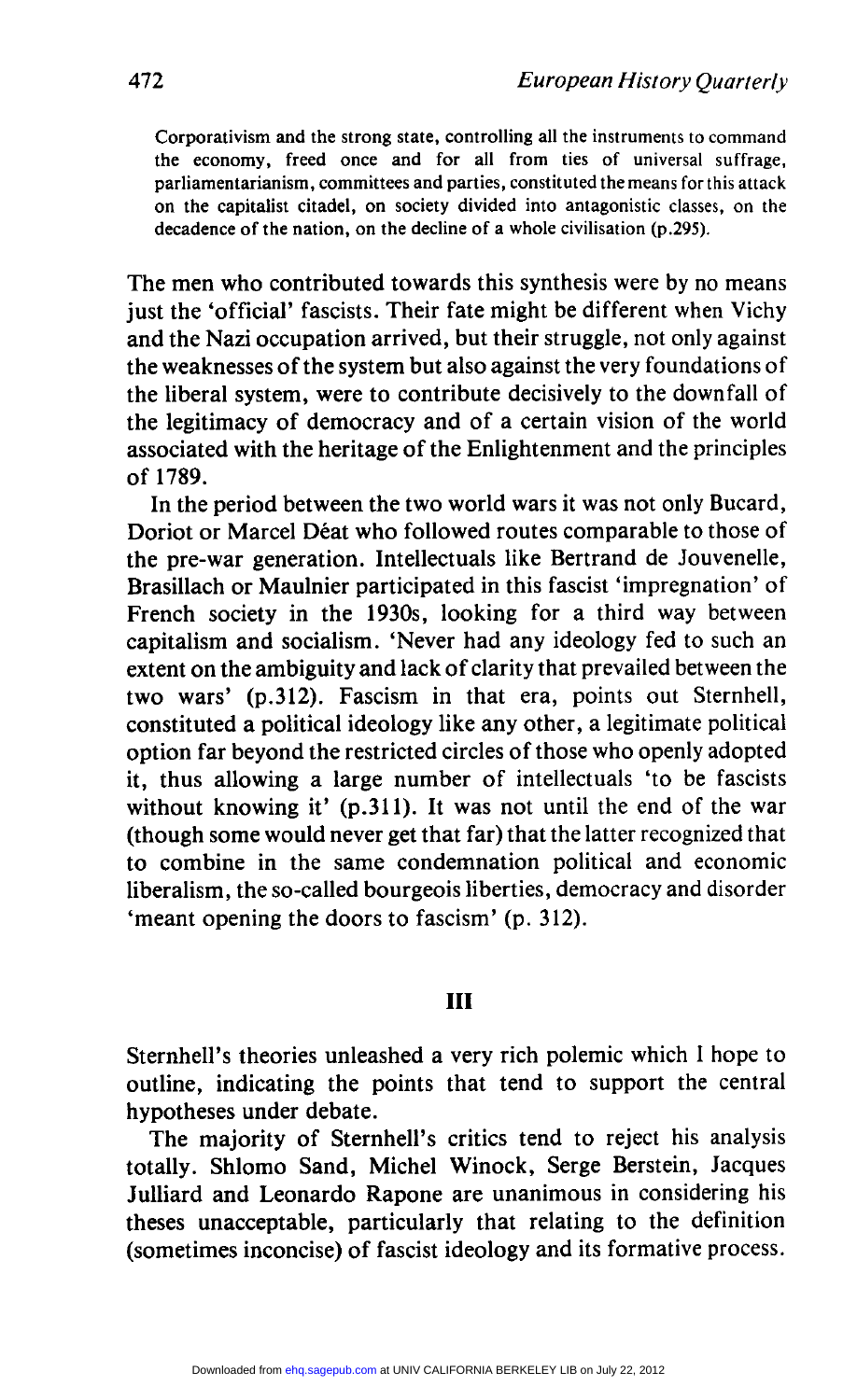A second rejection, also fundamental, concerns the actual historiographic genre and the methodology practised. Other contributions support some points, as with Philip Burrin, or at least refrain from flatly rejecting his theses, as in the case of Sergio Romano and Dino Cofrancesco. Sternhell's first reply reaffirmed his positions and made them more precise, and he has continued to publish articles complementary to Ni Droite ni Gauche.<sup>19</sup>

I shall start with what seems to me to be Winock's and Julliard's central contribution to the debate: a kind of theoretical and methodological introduction. For them, Sternhell's error derives from his reliance upon a 'deceptive' history of ideologies; he ignores, they insist, the advances of historical science and the tendencies of modern historiography, and produces a history of ideas without a sociological dimension, artificially separating the ideological world from political and social practice. Julliard points out that while modern historiography tends to prefer practice rather than theory, Sternhell falls into the trap of a 'somewhat traditional philosophical and historical idealism that does not incorporate the acquisitions of social history';<sup>20</sup> that is to say, 'when the history of ideas is not accompanied by an evaluation of its social importance it leads to a distorted view'. $21$ 

A similar position is defended by Leonardo Rapone, who shows his perplexity at this Sternhellian view of history 'exclusively through the filter of ideas' based on a literal interpretation of texts that does not take into consideration any contribution of social and political history.22 Julliard is peremptory in his conclusion, considering the work symptomatic

of the return of the ideological *refoulé* that takes the form of revenge against economic and social history, and of a return to the old history of ideas, which contents itself with its internal arrangement, ancestry and affiliation, but does not consider its temporal and environmental integration.<sup>23</sup>

Without negating the hypothesis that fascism may usefully be analysed as an ideology, Sand, Winock and Julliard do deny its structured character and tend to give support to its pragmatism. For Sand, fascism, 'more than any other social movement of the 20th century, is based principally on its practices. Fascism is a pragmatic movement, whose theoretical elements constantly change'.<sup>24</sup> Not even when unified in a movement, as in Italy, do we find this 'solid conceptual framework' of fascist ideology. Here Winock points out,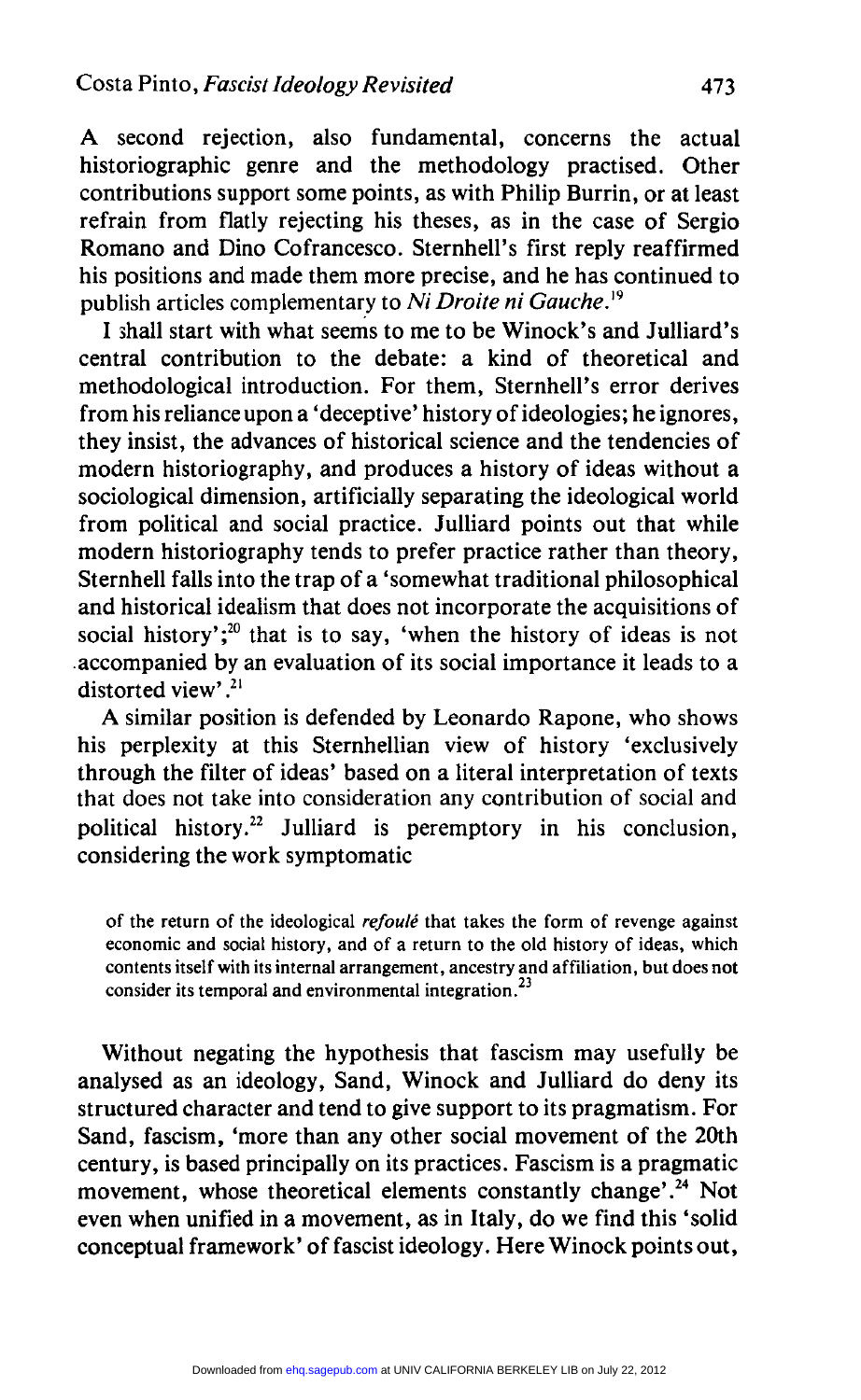quoting Sergio Romano, fascism more than in Germany presents itself as 'a system conditioned by events'. $^{25}$ 

Sternhell, however, goes further, for one of his hypotheses is that of the existence of a structured fascist ideology before the appearance of the name and of the movements themselves. Here we enter into the complex problem of origins. According to Sternhell, if it is true that it was the First World War that provoked the appearance of fascist movements, this does not constitute a milestone in fascist ideology, which was already structured before the outbreak of the war. What is seen by his critics as no more than an *a posteriori* construction of diverse and heterogeneous elements, is for Sternhell an already-existing 'solid conceptual framework'. Where Sternhell sees a fascist ideology already perfectly structured, his critics more cautiously see a somewhat eclectic, pre-fascist culture, 'that only has any meaning par retrodiction'.<sup>26</sup> Separating fascist ideology from actual fascism artificially, Sternhell loses the fundamental reference points of his arguments. The definition of fascist ideology as a synthesis of right and left, which has also been rejected, does not stand up to questioning either, for 'a little, even superficial, attention to the only fascism of interest to the historian  $$ that is, that which exists  $-$  would have convinced Sternhell that the main forces of fascism were to the right and not the the left and that its main adversaries were on the left and not on the right'.<sup>27</sup> When Sternhell analyses the role of revolutionary syndicalism or socialist revisionism, he quotes names unrepresentative of the respective currents and movements, and whose impact on these movements was nil.

But there is still a methodological criticism, referring to the way that Sternhell applies his concept of fascist ideology to the authors he analyses. In Serge Berstein's view, Sternhell successively isolates some parts that could be included in a purely phenomenological description of fascism (nationalism, corporativism, antidescription of fascism (nationalism, corporativism, antidemocratism, 'planism', etc.) without giving the phenomenon a definition that presents all its components as a whole. From there, he gives an overall classification to each contributor included in one of the isolated parts. To prove this he uses and abuses the so-called 'false identity syllogism'. Sand explains that one separates one or more aspects of a group and uses this to identify another group: De Gaulle = anti-communist; Hitler = anti-communist; De Gaulle = Hitler.<sup>28</sup> Sternhell does not give an alternative to the ideological world under analysis: refuting marxism without accepting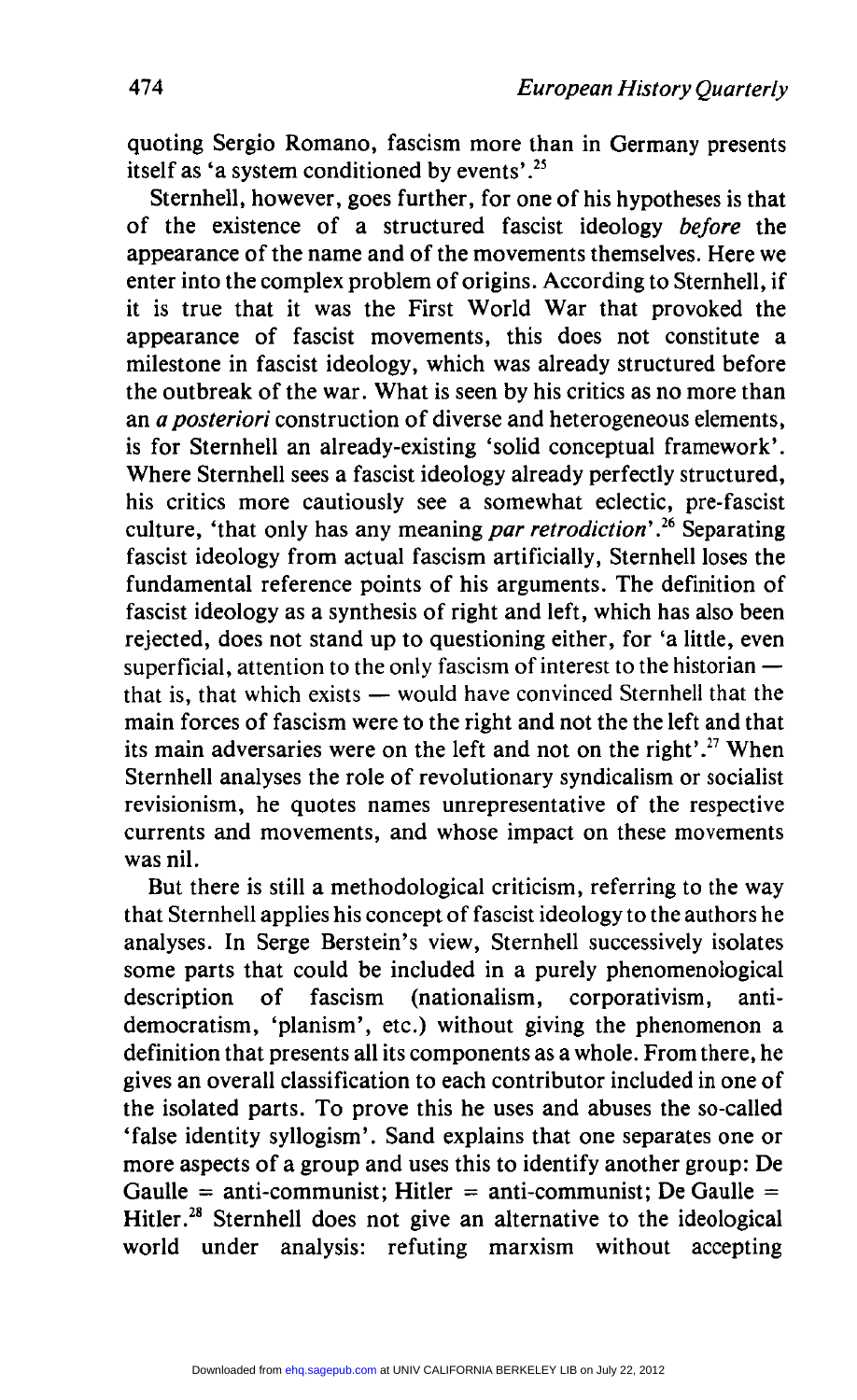democracy is equal to fascism and so on. On the other hand, teleology runs throughout his work. The actors parade with an unrivalled coherence, without interruption, from socialism to Vichy. Julliard is surprised at this 'religion of origins' where each period is reviewed, on the ideological level, as a re-make of the preceding one.<sup>29</sup>

Here we enter into Sternhell's own concept of fascist ideology. In fact, if all his critics accuse him of being diffuse or even lacking in concept, only some of them draw near to him in the polemic. Serge Berstein makes this absence the axis of his contribution. He defines some of the 'fundamental and undissociable' criteria that characterize fascism. In the first place, he says, it arises as a direct result of the eruption of the masses into the political field and the resultant crisis of integration. In the second place, it was the First World War that acted as 'founder event' of this phenomenon. Fascism thus derives, like other movements and ideologies (socialism or revolutionary syndicalism), from this crisis of integration of the masses into the political system. Its political programme is part of what Berstein called 'third way ideologies' that try to find an intermediate solution between liberalism and socialism and are strictly associated with the aspirations of the urban and rural middle classes. But fascism is a variant of this ideological constellation, as is, for example, Christian democracy or radicalism. Even though these last two were born before the First World War, this was not the case with fascism. There are obviously some common links between them, such as, for example, state economic intervention of a more-or-less planned nature, various corporativisms and antagonism towards democracy. Sternhell solves the problem by considering them all as fascists, and ignores Berstein's fourth criterion, totalitarianism, since 'fascism is inseparable from its practice  $-$  totalitarianism'.<sup>30</sup> This is tendentiously found in the ideology of fascist movements and is put into practice after the seizure of power. The Sternhellian confusion of fascist ideology and the 'family of national reunification ideologies' forms the basis of Philip Burrin's critical contribution. Both of these have common themes such as anti-liberalism and the refusal to accept 'conflict and division as fundamental parts of all society'.3' Nevertheless, there are still important differences and, for Burrin, 'fascist impregnation' is an imported phenomenon in France.

Dino Cofrancesco stands apart from the rhetoric of complexity of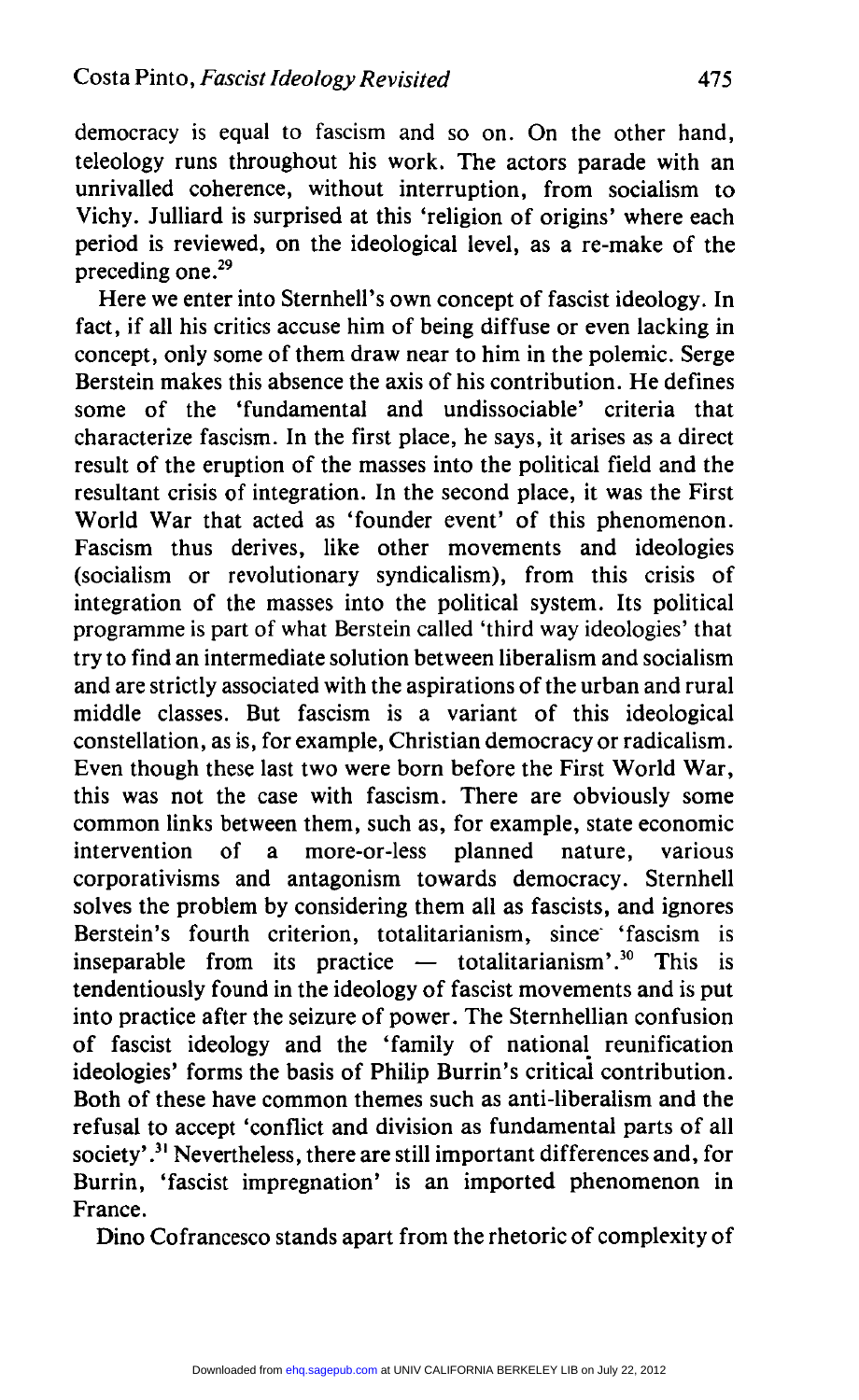Sternhell's critics. Cofrancesco rejects Sternhell's 'ideolocentrism' that underestimation, which limits the value of his research, of analyses of institutions of political power and of the actual national make-up. He also rejects the 'solid conceptual' framework of the ideology under analysis. But he opposes Sternhell's critics on the grounds that the analysis itself remains valid, particularly as regards the different degrees of contribution to fascist ideology by authors of diverse origins. In the formation of the 'theory of the enemy brothers' that associated liberalism and marxist socialism in the same rejection and constituted the 'ideal humus of fascism', the contributions during the period between the two wars were many and varied. $32$ 

In his reply Sternhell systematizes what for him constitutes the fascist minimum: a denial of individualism, capitalism, liberalism, marxist determinism and its social democratic variant, and their replacement by a 'conception of man as a social animal, an integral part of an organic whole'.<sup>33</sup> But he adds something about the nature of the Vichy regime, which was the deposit of the whole process of 'fascistization' within French society. Contrary to those who accentuate the difference between Vichy and fascism, Sternhell points out the revolutionary, and not merely conservative, authoritarian character of the new regime, underlining its similarities with Nazism and Italian fascism. $34$ 

#### IV

Whilst basically in agreement with some of the criticisms mentioned above, I should like at this point to highlight the great merit of Sternhell's work: it supplies an impressive analytical picture of the cultural origins of fascism. His research seems to me to be decisive in its definition of a generic cultural matrix of this cultural and political phenomenon which can be applied to its national variants. All ideology appears in society with an articulated set of negations, and Sternhell characterizes with great perspicacity the cultural field which produces one of the central negative points of fascism: democracy as an ideology and a political system.Sternhell correctly attributes the origins of fascism to the cultural changes occurring at the turn of the century, placing them with precision in the liberal crisis at the time of the emergence of the masses in the political field under the impact of the industrialization and urbanization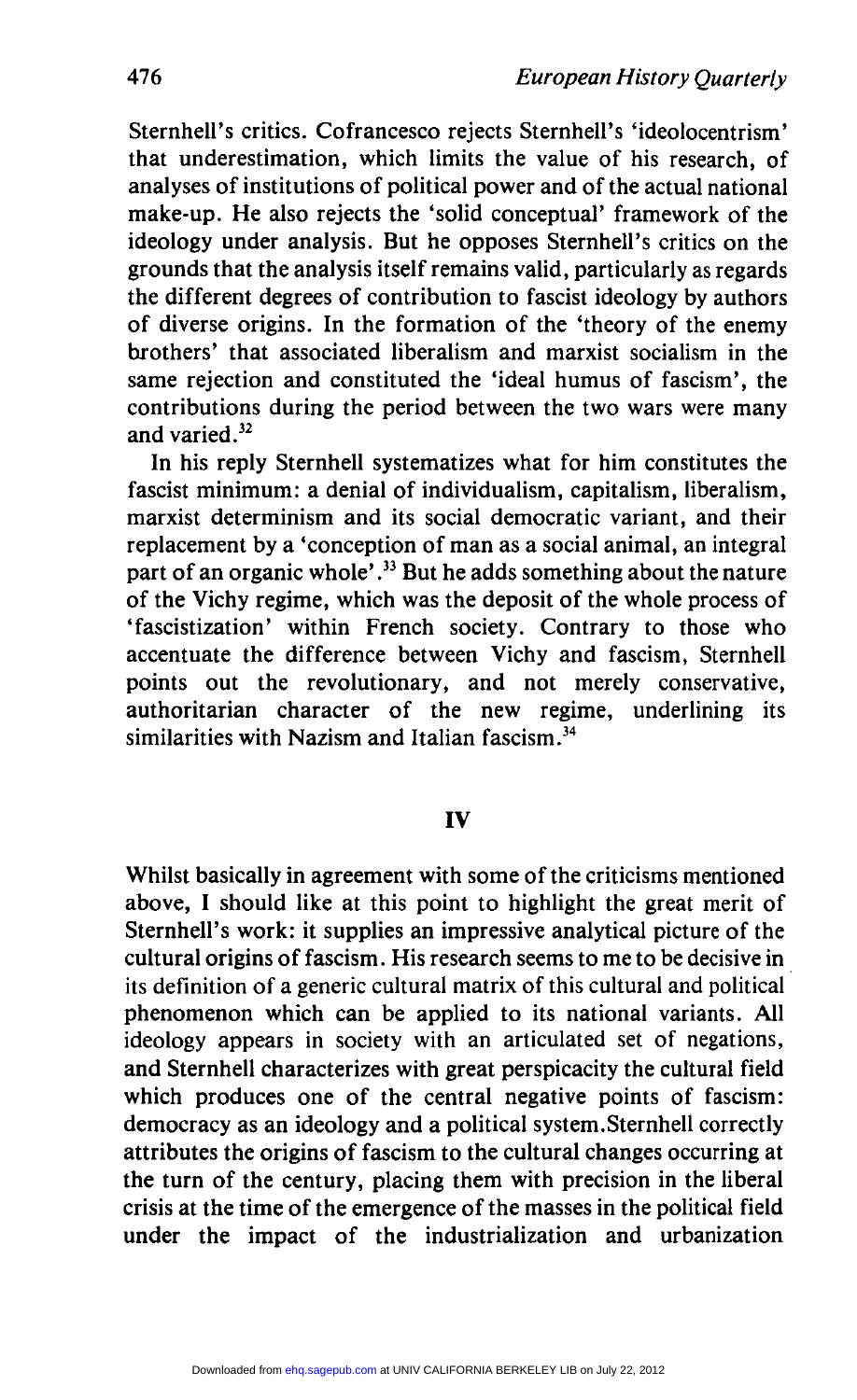processes. Unless we take into account how much fascism owed to these processes, we will be unable to analyse the ideology, political practice and social basis of the post-war movements. This is the link that his critics fail to mention, and which is considered incontrovertible by the majority of scholars working in this area.<sup>35</sup>

Sternhell's framework of references, however, is not entirely original. Pareto and Mosca's theories of elitism, Vacher de Lapouge's racist anthropology, Gustave le Bon's social psychology, Social Darwinism, and Sorel's theory of myths (to mention only some of Sternhell's favourite themes), have been included in the debate on the cultural origins of fascism since the 1960s. In the case of France, Ernst Nolte and Eugen Weber may be considered Sternhell's predecessors, <sup>36</sup> and in that of Germany, George L. Mosse.<sup>37</sup> In short, the Sternhellian analysis of this process of cultural change that legitimates a genuine attack on the ideological foundations of liberalism and democracy seems to me to be fundamental. I nevertheless do not believe that the authors just referred to support Sternhell's hypotheses regarding fascist ideology itself.

Another merit of Sternhell's work (that I shall not, however, discuss here) is his analysis of the political and social reflection of this process of change, characterized by the appearance in France of movements which anticipated, in ideology and political action, many of the characteristics of post-war fascist-type parties.

To underestimate the ideological dimension of fascism seems to me, on the other hand, to be an error opposite to Sternhell's. Some of his critics seem to make this mistake  $-$  Shlomo Sand, for example, considers that fascism 'is a pragmatic movement whose theoretical elements constantly change'. To react to Sternhell's ideologism by choosing pragmatism as the central dimension of fascism leads to the disappearance of one of its typifying criteria that differentiate it from other movements and similar regimes. It is dangerous to confuse the compromises of fascism once in power with actual pragmatism. Fascism was never pragmatic and in power acted in conformity with the spirit of its ideology.<sup>38</sup>

However, entering into the area analysed by Sternhell, I find some of his theses unacceptable. His ambiguity arises largely from conceptual and methodological problems. The first of these manifests itself in the confusion of culture with ideology. Sternhell associates all traces of an emerging anti-democratic and irrationalist culture at the beginning of the twentieth century with fascist ideology. And he classifies all its contributors according to this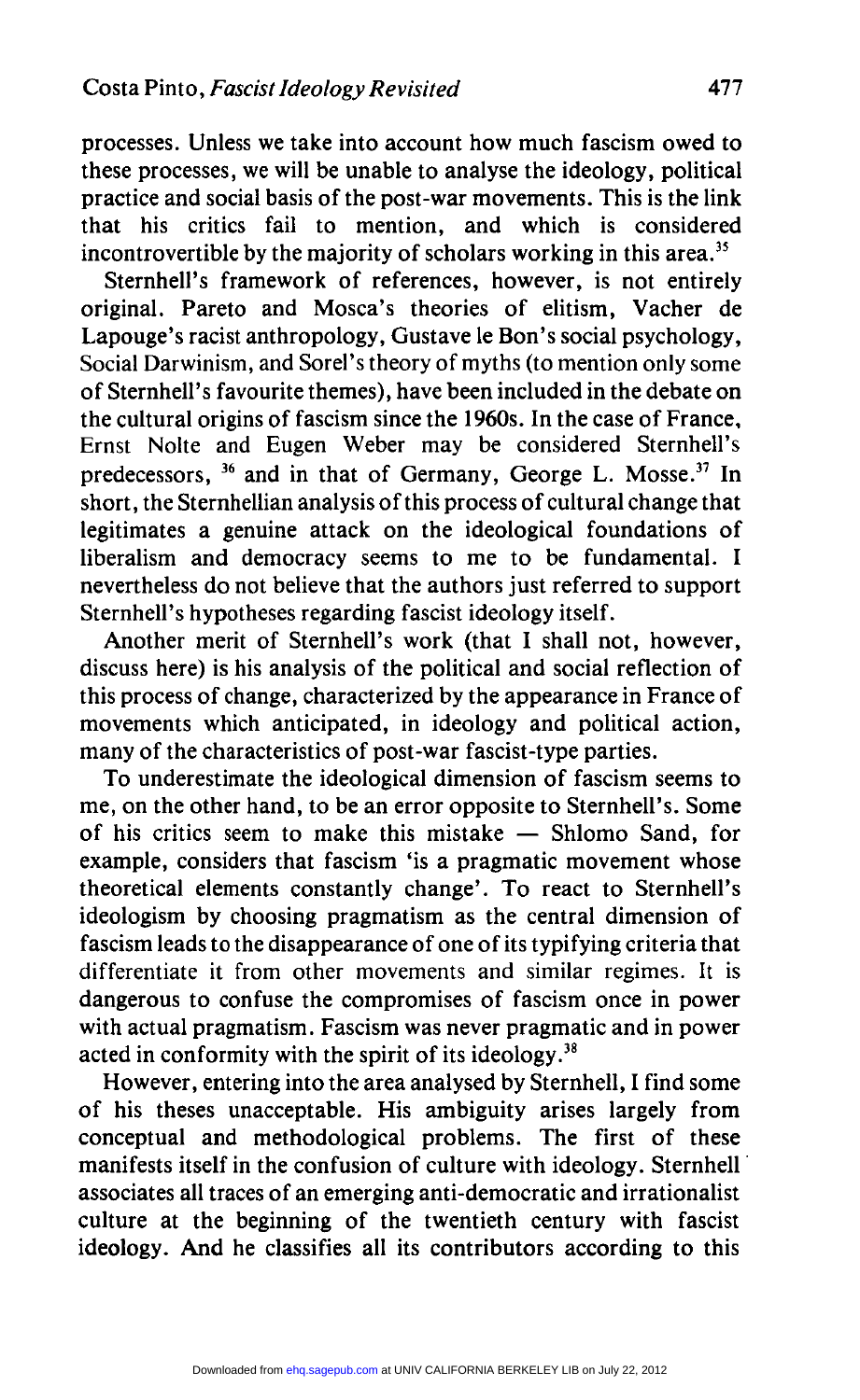criterion. It is this confusion which leads me to conclude that if his work is a useful tool for understanding cultural origins, it is less valuable regarding what seems to be his objective: defining fascist ideology itself. The problem is complex because in the case of fascism it is difficult to distinguish between these two areas of emphasis, the themes which make up its central nucleus having been available on the ideological market since the beginning of the century.

All Sternhell's ambiguity arises from here. Including within fascist ideology all those elements which belong, though never in a structured form, to the cultural magma in which fascism is included, Sternhell classifies as fascist all that which, at any moment, is included in one of the elements considered. This is only possible because he never applies, in its totality, his definition of fascist ideology to each one of the authors under analysis. Taken to the extreme, Sternhell's work reminds one of a religious procession in which each participant takes his offering to the protecting saint of fascism: one brings corporativism, one 'planism', another antiliberalism, yet another brings anti-capitalism. To apply the classification to them with any rigour, each one should bring an overall sample.

Sternhell begins his study without a structured concept of fascist ideology and does not rigorously define all the concepts he uses: revolution, socialism, capitalism all appear throughout his work without clear definitions. He starts without any means of interpreting the ideological text and propaganda, and accepts as absolute truth, with no discussion, his 'anti-capitalism' or 'socialism'. Here we shall have to do justice to his critics. His ambiguity is related to the historiographic genre: a mere history of the ideological événement. Only the total separation of ideology and social practice allows him transparently to accept the fascist rhetoric. But considering that the basic cultural themes of fascist ideology have been available since the beginning of the century, what seems to me to be needed is a sociological study of its formative process, which might explain the specific way in which it was formed after the First World War. In this field Sternhell is of little use to us.

All this becomes even more complicated when Sternhell tries not only to cover the specific case of France but also to analyse the universals of a generic fascist ideology. The contributions to fascism of a certain socialist revisionism and revolutionary syndicalism have been pointed out by various scholars. For historians like A. James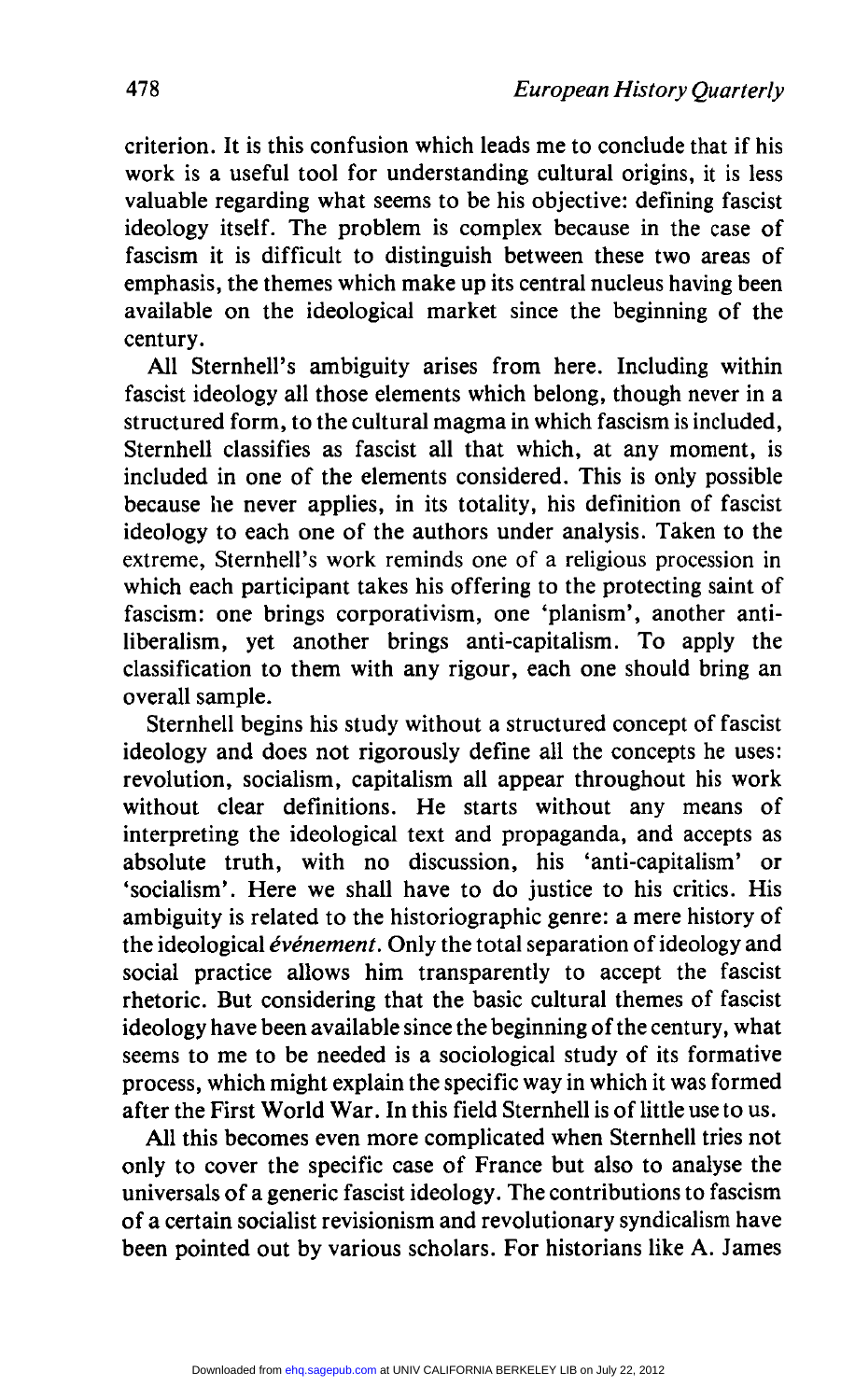Gregor, for example, fascism is, fundamentally, an heir of socialism, a kind of 'marxist heresy'.<sup>39</sup> Some of Sternhell's theses concerning the approximation between Action Francaise and revolutionary syndicalism in the Cercle Proudhon had already been presented by Paul Mazgaj.<sup>40</sup> But if in the specific French case we have to include the route of a certain anti-marxist revisionism towards fascism, mirrored in the theories of 'national socialism', this movement cannot be included in a generic definition of the phenomenon.

The 'anti-capitalist' component of fascist ideology resulted from its negation of economic liberalism stricto sensu. Arising in an era of crisis, fascism presented itself as the defender of economic nationalism and of the more-or-less planned intervention of the state, as, also, did social catholicism or social democracy. But there is no reason for Sternhell to characterize its goals as anti-capitalist. Even though some such movements initially included anti-capitalist proposals in their programmes, this is one of the characteristics that ought not to be included, owing to its great rarity, in a generic definition of fascist ideology.4'

However, this does not apply to anti-individualism and antiliberalism. The negation of political liberalism and of democracy constitutes, without doubt, a fascist universal. Here I consider that Sternhell's work is crucial, demonstrating as it does fascism's position as the main inheritor of an anti-liberal culture that refuses to have anything to do with democracy and denies the institutionalization of conflict. The vision of society as an organic whole, as a national, integrated community where conflict disappears, represents a universal characteristic of fascist ideology.42

The usefulness of the Sternhellian concept of fascism is limited in two connected ways. It is simultaneously so restrictive (socialism plus nationalism) that hardly anyone can get in, and so vast (antiliberalism) that there is room for all the enemies of democracy. I do not believe that it is feasible to introduce in the generic concept of fascist ideology a double genealogy of right and left, since in the majority of national variants of the phenomenon this is simply not verifiable. Sternhell rigorously analyses the conjunctural confluence bringing together revolutionary syndicalism and the revolutionary right in fascism, yet this confluence remains an essentially negative one, based upon a denial of democracy.

I do not question that fascism absorbed cultural themes which were originally produced on the left of the early twentieth-century European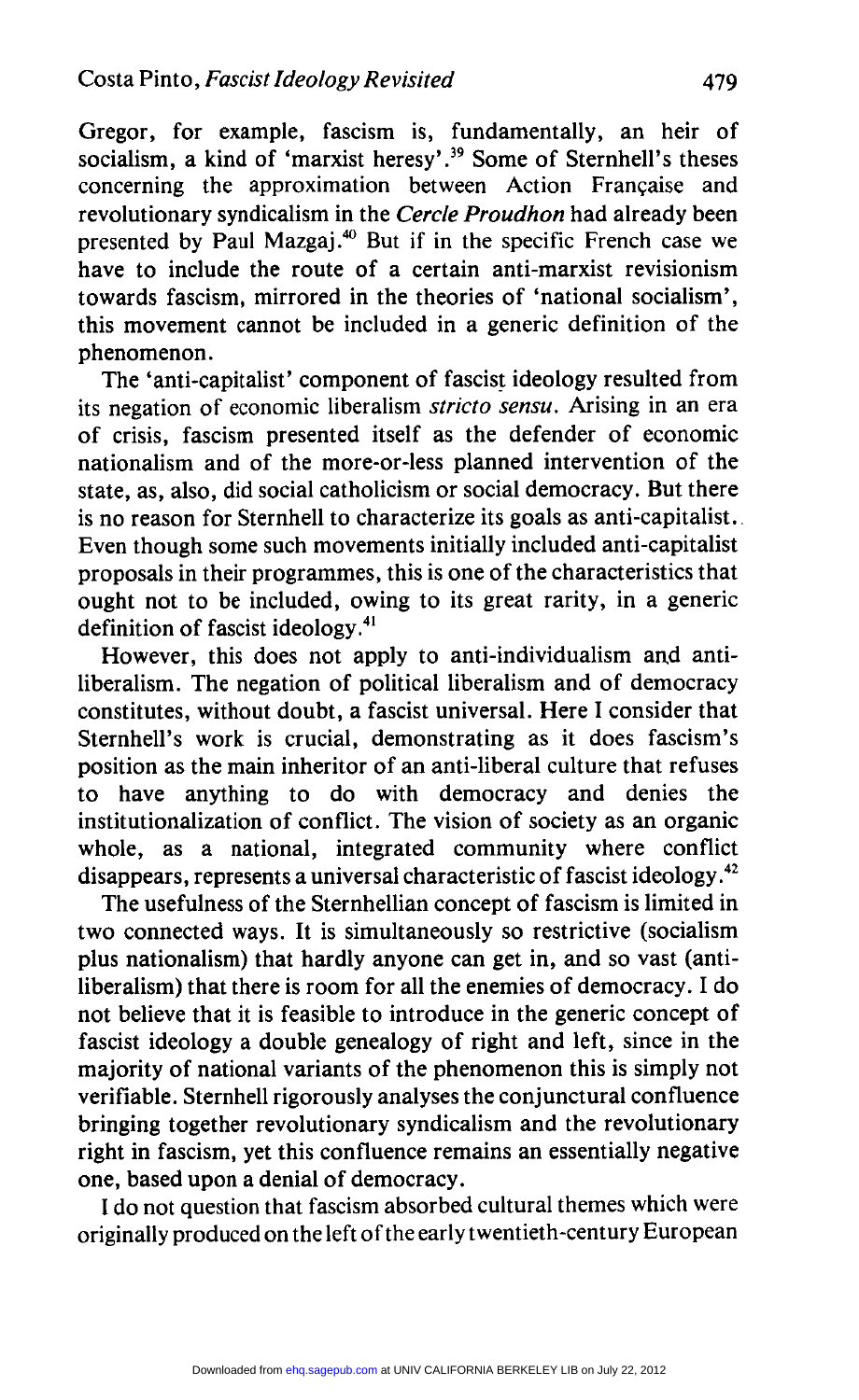political spectrum. These cannot, however, be considered protofascist per se. As Emilio Gentile points out, referring to the Italian case, 'fascism combines in a new synthesis the themes of national radicalism, but these were not per se proto-fascist forerunners, in that they can be put together in various ways, giving results which are different from, and antithetical to, those derived from the fascist synthesis'.<sup>43</sup> Thus we return to the ambiguity that runs throughout all Sternhell's work: whilst it is a fact that fascism took and synthesized diverse existing themes, it does not seem to me legitimate to speak of its ideology before it became a political movement, for it is here that there is produced that ideological synthesis which stimulates political practice. Its character as a 'latecomer' helps to explain, as Juan Linz points out, the negations of its ideology and appeal, 'transforming existing elements into other ideologies and movements'.<sup>44</sup> The various 'anti(s)' of fascism served to define its identity in relation to other parties (some of which were already using identical ideological themes) and to enable it to appeal to its backers on the basis of greater militancy and effectiveness against its enemies.45 This is why it seems to me wrong to speak of structured fascist ideology before the appearance of the movements themselves.

These limitations do not, however, invalidate the exhaustive analysis of the relationship between anti-liberal ideology and fascism. What Sternhell did, as Dino Cofrancesco points out, was to place together in a continuum various essential components of fascist ideology in order to test, by analysing individual cases, degrees of approximation.<sup>46</sup> Whilst a more rigorous conceptual framework may be required, some of his hypotheses none the less remain operative and could be tested in cases other than that of France.

Sternhell's work contributes in an unprecedented way towards a redefinition of the cultural origins of fascism and its ideology. In the French case he demonstrates how fascism permeated French society and its intellectual elites, far beyond those groups most closely attached to it. His analysis of the evolutionary process towards fascism, of men and of currents flowing from revolutionary syndicalism and from socialism, seems to me to be decisive. But one central theme stands out in his work: the connection between the production of an ideology that seeks the destruction of democratic legitimacy and the corresponding process of 'fascist impregnation', a movement which is difficult to dissociate from the first half of the twentieth century in Europe.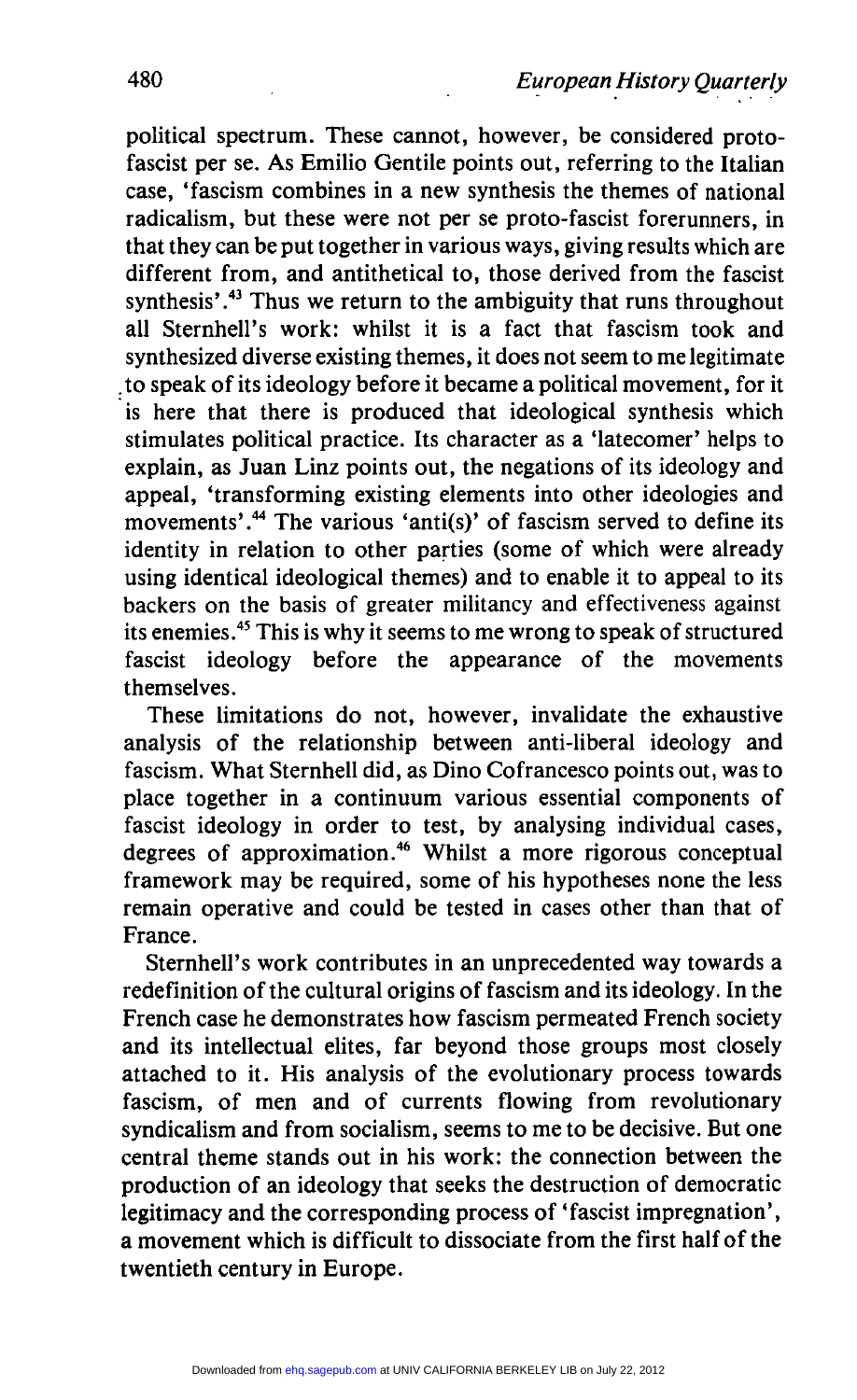#### **Notes**

1. Bertrand de Jouvenel took Sternhell to court. Raymond Aron, one of his main witnesses, died soon after returning from one of the court sessions. The decision of the court was not entirely favourable to Sternhell. Amongst others, Ernst Nolte, François Furet, Maurice Agulhon, René Rémond, Eugen Weber, Stanley Payne and George Mosse were witnesses on behalf of the Israeli historian. For this trial see Pierre Assouline, 'Enquête sur un historien condamné pour difamation', L'Histoire, 68 (June 1984), 98-101. For Aron's opinion on Sternhell's work see L'Express, (11 February 1983), 22-4.

2. See the list of articles mentioned at the beginning, published up to June 1985.

3. This first reply from Sternhell refers only to the article by Michel Winock published in 1983.

4. Quoted in Manuel Villaverde Cabral, 'Portuguese Fascism in comparative perspective', (paper presented at the Twelfth International Political Science Association World Congress, Rio de Janeiro, August 1982), 1.

5. Z. Sternhell, 'Sur le fascisme...', 30.

6. For a bibliographic view of this theme cf. an article by the author of the theses under debate, Zeev Sternhell, 'Fascist ideology', in Walter Laqueur, ed., Fascism: A reader's guide  $-$  analyses, interpretations, bibliography (Harmondsworth 1979), 325-406. The most recent bibliography is found in a work considered by Sternhell himself as the best synthesis, Stanley G. Payne, Fascism: comparison and definition (Madison 1980). Various authors discussed in the works cited above have already debated the theme of a generic fascist ideology, as in the case of Juan Linz, George L. Mosse or Renzo di Felice. See Mosse's position in Intervista sul nazismo, a cura di Michael A. Ledeen, (Roma and Bari 1977). Renzo di Felice does not hold the same position: *Intervista sul fascismo*, a cura di Michael A. Ledeen, (Roma and Bari 1975).<br>7. Z. Sternhell, *Ni...*, 15.

8. Idem, 293.

9. Z. Sternhell, 'Sur le fascisme...', 30.

10. Z.Sternhell, Ni..., 21.

11. Z. Sternhell, 'Sur le fascism...', 29.

12. Z. Sternhell, Ni... , 21. Further quotations from this work will simply be indicated in the text by the page number. ition: *Intervista sul fascismo*, a cura di Michael A. Ledeen, (Roma a<br>
1. Z. Sternhell, Ni..., 15.<br>
8. Idem, 293.<br>
9. Z. Sternhell, 'Sur le fascisme...', 30.<br>
10. Z.Sternhell, Ni..., 21.<br>
11. Z. Sternhell, Ni..., 21. Furt

- 14. Idem, 28.
- 15. Idem, 28.
- 16. Idem, 17.

17. Sternhell shows the difference between the nationalist revolutionary character of Action Française in the pre-First World War period and its conservative authoritarian character in the 1930s. The early use of fascist political tactics by the Action Française has already been mentioned by Ernst Nolte, Three faces of fascism (New York 1964). But the majority of scholars on this theme contest this association of Sternhell's; cf. Eugene Weber, L'action française (Paris 1964), and René Rémond, Les droites en France (Paris 1982), 169-80. 16. Idem, 17.<br>
17. Sternhell shows the difference between the nationalist revolution<br>
Action Française in the pre-First World War period and its<br>
noritarian character in the 1930s. The early use of fascist political<br>
ion

19. As in the article, 'Emmanuel Mounier et la contestation de la démocratie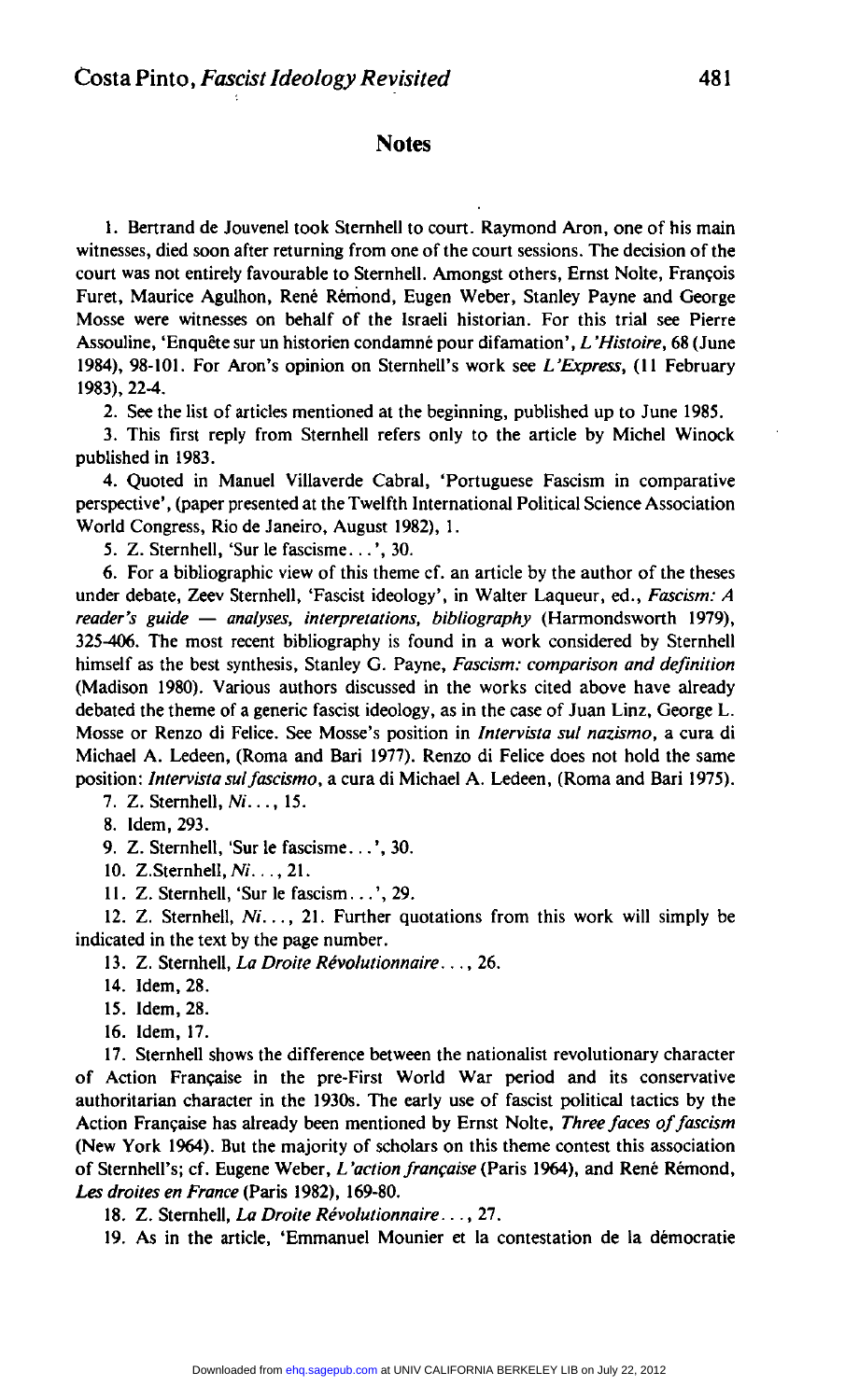libérale dans la France des années trente', Revue Française de Science Politique 6 (December 1984), 1141-80.

- 20. Jacques Julliard, 'Sur un fascisme imaginaire...', 850.
- 21. Idem, 853.
- 22. Leonardo Rapone, 'Fascismo né destra...', 820.
- 23. Jacques Julliard, 'Sur un fascisme imaginaire...', 858.
- 24. Shlomo Sand, 'L'idéologie fasciste...', 151.
- 25. Michel Winock, 'Fascisme à la française...', 40.
- 26. Idem, 40.
- 27. Jacques Julliard, 'Sur un fascisme imaginaire...', 859.
- 28. Shlomo Sand, 'L'idéologie fasciste...', 153.
- 29. Jacques Julliard, 'Sur un fascisme imaginaire...', 852.
- 30. Serge Berstein, 'La France des années trente...', 88.
- 31. Philippe Burrin, 'La France dans le champs magnétique...', 53.
- 32. Dino Cofrancesco, 'Recensioni...', 366.
- 33. Z. Sternhell, 'Sur le fascisme...', 36.

34. Idem, 50-1. This position, defended in the debate, is different from the implied description of the Vichy regime as conservative authoritarian that is present in the work being analysed. This evolution seems to me to be natural given that a large part of the Sternhellian description of fascist ideology is assumed by the Pétain regime. Sternhell's initial contradiction is also noted by Roger Austin. See European Studies Review Vol.13, No. 4 (October 1983), 503-5.

35. Consult the bibliography in Stanley G. Payne, op.cit., 34-41.

36. And a substantial group of more recent monographs. A review of some of them may be found in Eugen Weber. 'Fascism(s) and some Harbingers', Journal of modern history 4 (December 1982), 746-65.

37. George L. Mosse, The Crisis of German ideology: intellectual origins of the Third Reich (New York 1964), and The Nationalization of the Masses (New York 1975). For a comparative perspective, George L. Mosse, 'Toward a general theory of fascism', International fascism: new thoughts and new approaches (London and Beverly Hills 1979), 1-38.

38. What I wish to point out is that pragmatism cannot constitute an individualizing characteristic of fascism. The fascist dictatorships appear, in fact, highly ideologized if we compare them with other political regimes. On the importance of ideology in fascism, contrast the positions of two differing authors, Juan Linz and Mihaly Vajda. As the latter points out, it is important not to confuse ideology with the programmes of fascist parties: 'fascism never hesitated in radically modifying its declared programme and even changed it completely if the interests of power required such a tactic. But it never renounced its ideology.' (Fascisme et mouvement de masses, Paris 1979, 17.) See also Juan Linz, 'Some notes toward a comparative study of fascism in sociological historical perspective', in Walter Laqueur, ed., op.cit., 25-6.

39. Cited in Eugen Weber, 'Fascism(s)...', 757. A. James Gregor represents in the Italian case the thesis that takes the left ideological roots of fascism further, considering them as the product of 'a long intellectual tradition that has its origins in the ambiguous legacy given to revolutionaries by the work of Karl Marx and Friedrich Engels'; A. James Gregor, Italian fascism and developmental dictatorship, (Princeton 1979), 121, and Young Mussolini and the intellectual origins of Italian fascism (Berkeley 1979). One is tempted to try to follow the ideological routes of various personalities from marxist socialism, or even communism, to fascism (Doriot, for example). What seems to be